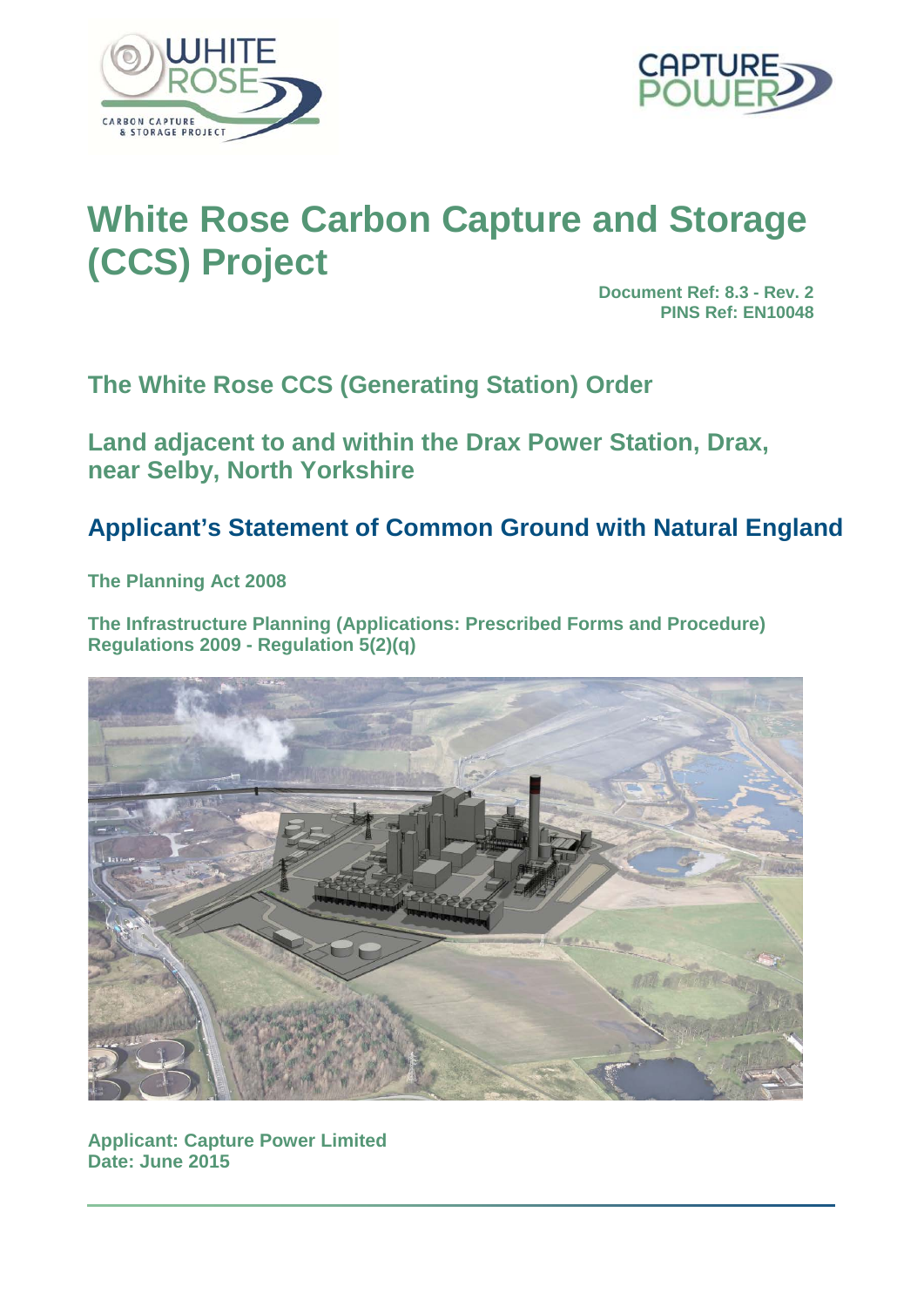



#### **Document History**

| <b>Document Number</b> | 8.3                           |             |          |
|------------------------|-------------------------------|-------------|----------|
| <b>Revision</b>        | $\overline{2}$                |             |          |
| <b>Author</b>          | Dalton Warner Davis LLP (DWD) |             |          |
| <b>Signed</b>          | Geoff Bullock (GB)            | <b>Date</b> | 10.06.15 |
| <b>Approved By</b>     | GB                            |             |          |
| <b>Signed</b>          | GB                            | <b>Date</b> | 10.06.15 |
| <b>Document Owner</b>  | <b>DWD</b>                    |             |          |

| <b>Revision History</b> |             |                                     |                      |  |  |  |
|-------------------------|-------------|-------------------------------------|----------------------|--|--|--|
| <b>Revision No.</b>     | <b>Date</b> | <b>Reason for Revision</b>          | <b>Authorised By</b> |  |  |  |
|                         | 20.05.15    | First draft for discussion.         | GB                   |  |  |  |
|                         | 10.06.15    | Updated to incorporate NE comments. | GB                   |  |  |  |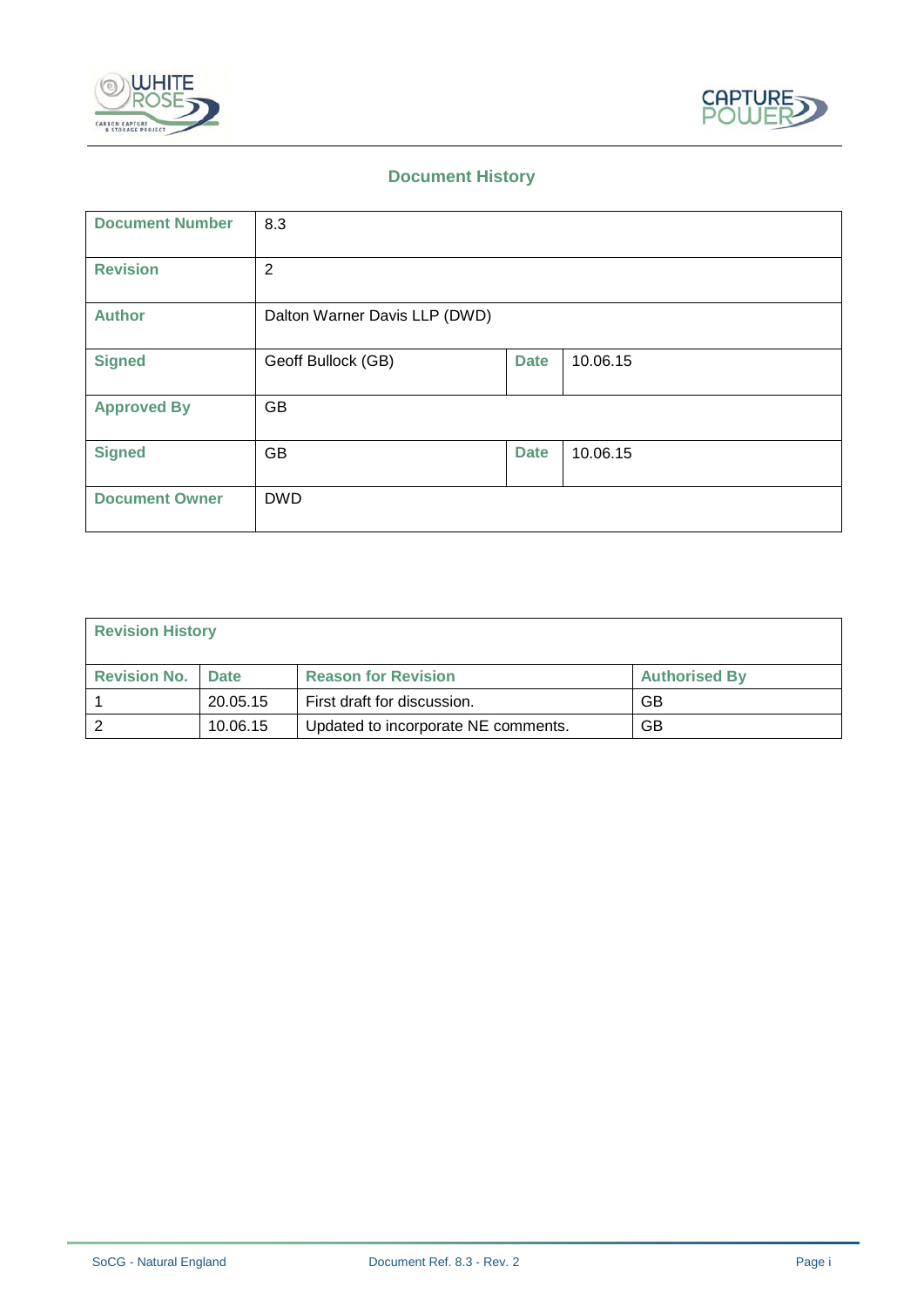



| <b>Glossary</b>        |                                       |
|------------------------|---------------------------------------|
| <b>CPL</b>             | Capture Power Limited.                |
| <b>CCS</b>             | Carbon Capture and Storage.           |
| CO <sub>2</sub>        | Carbon dioxide.                       |
| <b>DCO</b>             | Development Consent Order.            |
| <b>ES</b>              | <b>Environmental Statement.</b>       |
| <b>HRA</b>             | Habitats Regulations Assessment.      |
| <b>NE</b>              | Natural England.                      |
| <b>SAC</b>             | Special Area of Conservation.         |
| <b>SoCG</b>            | Statement of Common Ground.           |
| SoS                    | Secretary of State.                   |
| the Power Station site | The existing Drax Power Station site. |
| the 2008 Act           | The Planning Act 2008.                |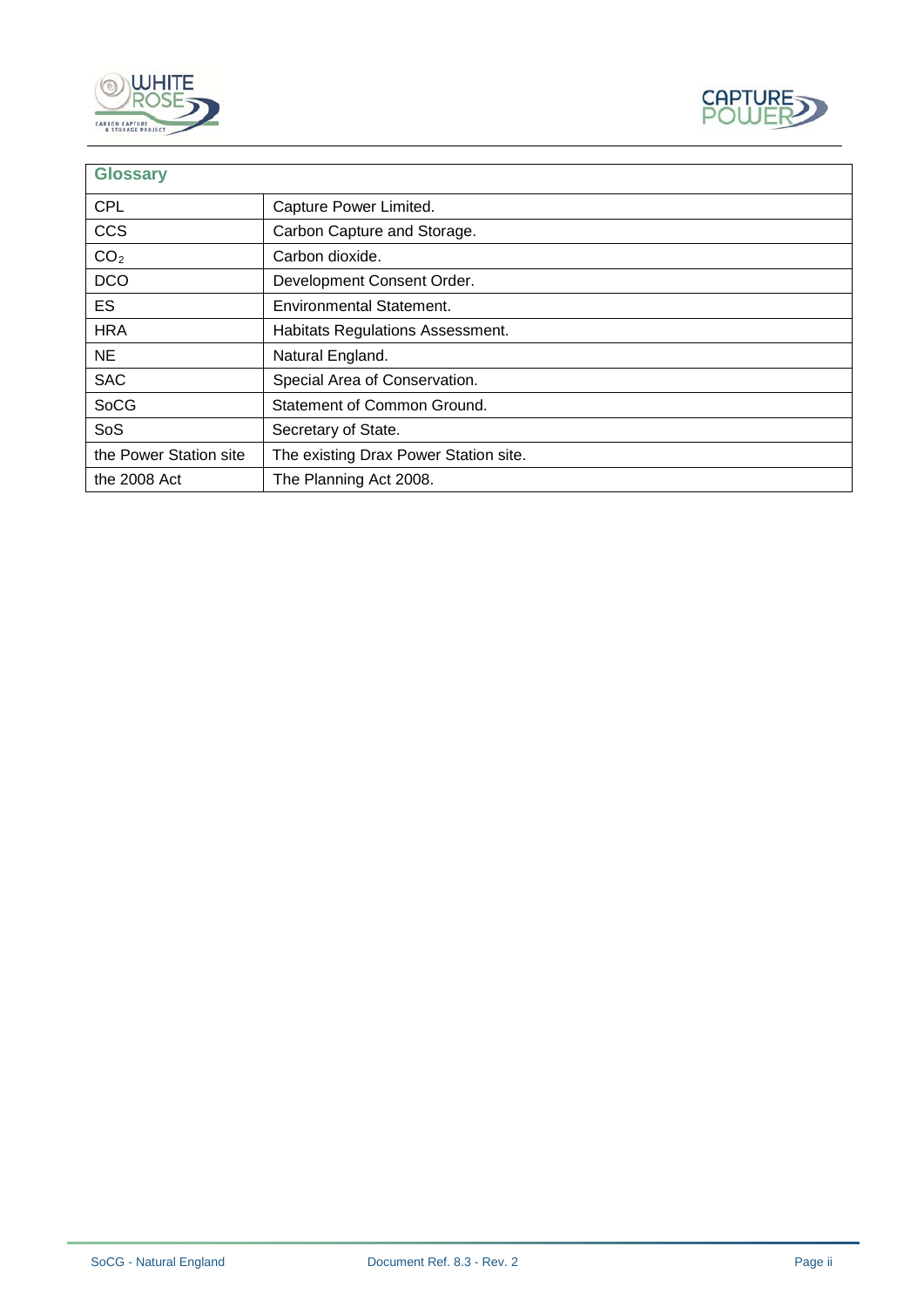



## **CONTENTS**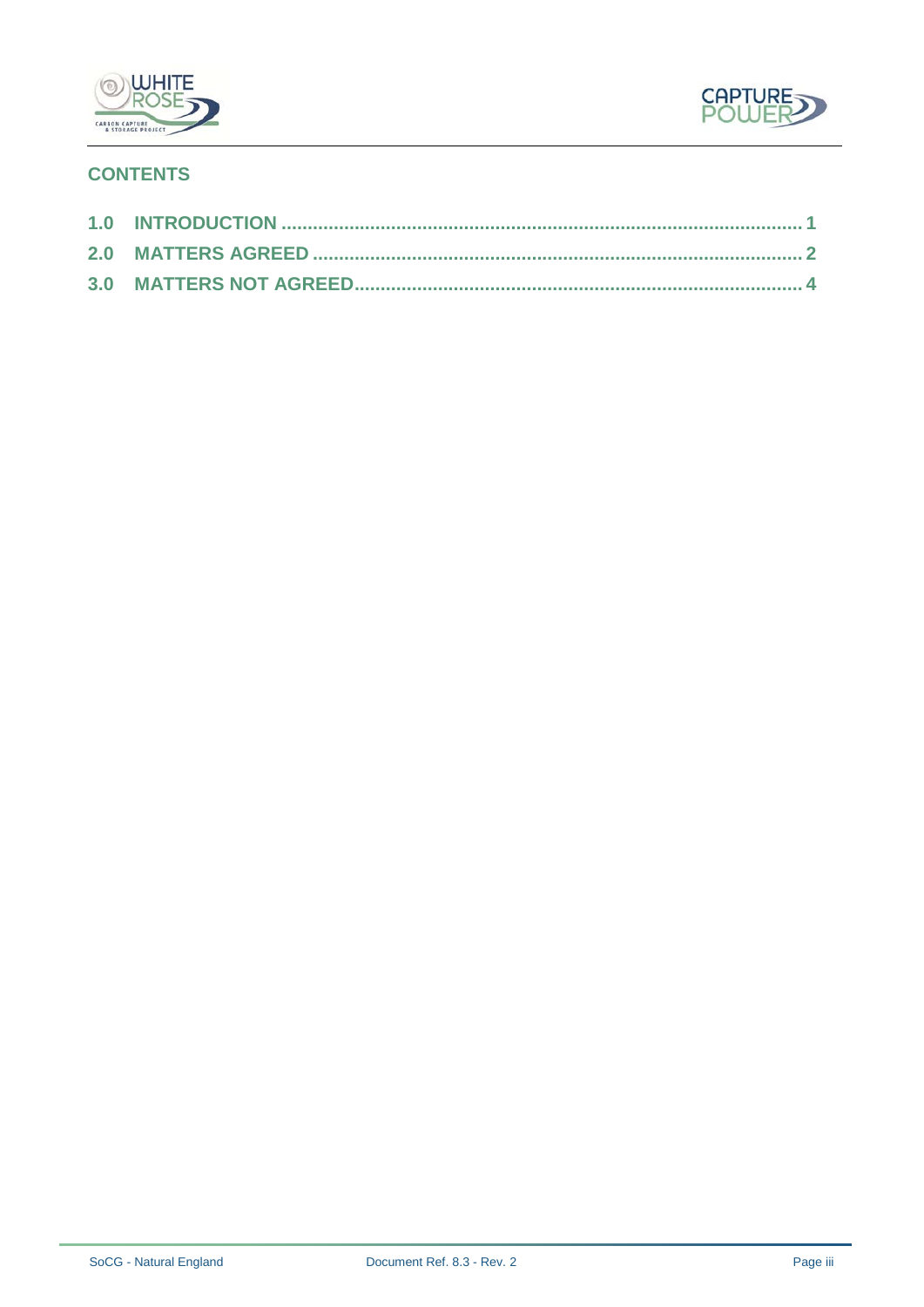



#### **1.0 INTRODUCTION**

#### **OVERVIEW**

- 1.1 This is the Statement of Common Ground ('SoCG') between Capture Power Limited (the 'Applicant') and Natural England ('NE') relating to the application (the 'Application') that has been made to the Secretary of State ('SoS') for a Development Consent Order ('DCO') under Section 37 of the Planning Act 2008 (the '2008 Act').
- 1.2 The Application seeks development consent for the construction, operation and maintenance of the White Rose Carbon Capture and Storage (CCS) project (the 'Project'). The Application was submitted in November 2014 and accepted for Examination on 17 December 2014.
- 1.3 The Project would be located on land within and adjacent to the operational boundary of the existing Drax Power Station site (the 'Power Station site'), near Selby, North Yorkshire.

#### THE BACKGROUND TO THE PROJECT

- 1.4 The Project comprises a new thermal generating station (an ultra-supercritical oxy-fuel coal-fired power plant of up to 448 MWe gross with the ability to co-fire biomass) that will be fitted with carbon capture and storage ('CCS') technology and associated development.
- 1.5 The CCS technology would capture up 90% of the carbon dioxide emissions from the new power plant. The carbon dioxide would be transported via the National Grid Carbon Limited Yorkshire and Humber  $CO<sub>2</sub>$  Pipeline (a separate project) for permanent storage beneath the North Sea.
- 1.6 The Project forms part of the UK Government's CCS Commercialisation Programme and would assist in demonstrating new coal-fired power plant fitted with CCS at a commercial scale. The Project would make an important contribution toward the delivery of national energy policy, which is aimed at ensuring the security of energy supplies while moving toward a low carbon electricity generation mix.

#### THE APPLICANT

- 1.7 The Applicant, CPL, is an English private limited company that was incorporated in December 2011 as a fully owned subsidiary of Drax CCS Limited (a company fully owned by Drax Group plc) to promote the Project.
- 1.8 In December 2013 ALSTOM UK Holdings Limited (an Alstom Group company) and The BOC Group Limited (a Linde Group company) each acquired a one-third interest in CPL. The Applicant (CPL) is therefore currently a joint venture company equally owned by Drax CCS Limited, ALSTOM UK Holdings Limited and The BOC Group Limited.

### NATURAL ENGLAND

- 1.9 NE is a non-departmental public body established under the Natural Environment and Rural Communities Act 2006. NE is the statutory adviser to Government on nature conservation in England and promotes the conservation of England's wildlife and natural features. NE's remit extends to the territorial sea adjacent to England, up to the 12 nautical mile limit from the coastline.
- 1.10 NE is a statutory consultee in respect of all applications seeking a DCO that are likely to affect land in England.

#### THE PURPOSE AND STRUCTURE OF THE SOCG

- 1.11 The purpose of this SoCG is to set out the agreement that has been reached between the Applicant and NE in respect of the Habitats Regulations Assessment ('HRA') that forms part of the Application and also protected species.
- 1.12 The SoCG also sets out any matters that are not currently agreed.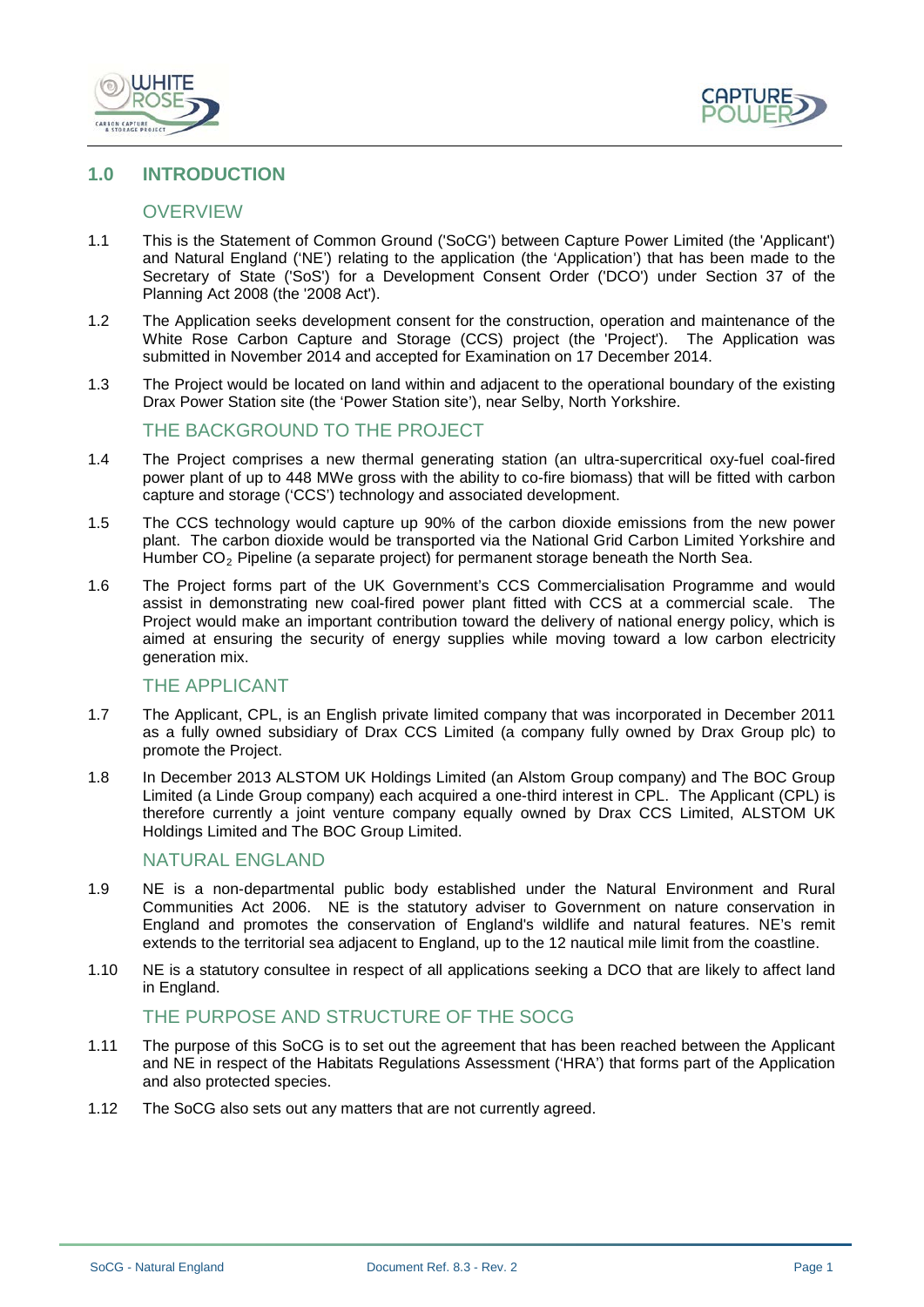



#### **2.0 MATTERS AGREED**

### HABITATS REGULATIONS ASSESSMENT

- 2.1 Section 37(3) (b) and (d) of the 2008 Act states that an application for a DCO must be made in the prescribed form and be accompanied by documents and information of a prescribed description.
- 2.2 Regulation 5 of The Infrastructure Planning (Applications: Prescribed Form and Procedure) Regulations 2009 (as amended) specifies the information that must accompany applications. Regulation 5(2)(g) states that an application must be accompanied by:

*"…any report identifying any European site to which regulation 48 of the Conservation (Natural Habitats, &c.) Regulations 1994…applies, or any Ramsar site…,which may be affected by the proposed development, together with sufficient information that will enable the Commission [the examining authority] to make an appropriate assessment of the implications for the site if required by regulation 48(1);"*

- 2.3 In accordance with Regulation 5(2)(g) the DCO Application includes a Habitats Regulations Assessment ('HRA') Report in Volume 3, Section L of the Environmental Statement (Document Ref. 6.4.5).
- 2.4 The scope of the HRA Report was discussed and agreed between the Applicant and NE at meetings held on 24 July and 13 November 2014.
- 2.5 For the purposes of the HRA, the relevant European designated sites which could be affected by the Project were identified as those falling within the maximum area of influence adopted for the air quality modelling. It is agreed that this area of influence extends 15 km from the Project site in all directions (a 15 km radius) based on the 'worst case' scenario for air quality effects (i.e. the Project being for a large coal fired power plant, as defined by Environment Agency Guidance Note H1<sup>1</sup>).
- 2.6 The sites screened into the HRA were discussed and agreed with NE at the meeting held on the 24 July 2014. It was agreed that consideration of the following sites at Stage 1 (screening) was relevant to the Project:
	- Skipwith Common Special Area of Conservation ('SAC').
	- Lower Derwent Valley SAC.
	- Lower Derwent Valley Ramsar Site.
	- River Derwent SAC.
	- Thorne Moor SAC.
	- Humber Estuary SAC.
	- Humber Estuary Ramsar Site.
- 2.7 It is agreed between the parties that sufficient information was been presented at Stage 1 to rule out likely significant effects on the following sites:
	- Lower Derwent Valley SAC.
	- Lower Derwent Valley Ramsar Site.
	- Humber Estuary SAC.
	- Humber Estuary Ramsar Site.
- 2.8 It is was subsequently agreed (as noted in NE's Relevant Representation) that the Applicant has demonstrated beyond reasonable scientific doubt that the Project would not have an adverse effect

-

<sup>&</sup>lt;sup>1</sup> The Environment Agency for England and Wales (2010) Horizontal Guidance Note H1: Annex F.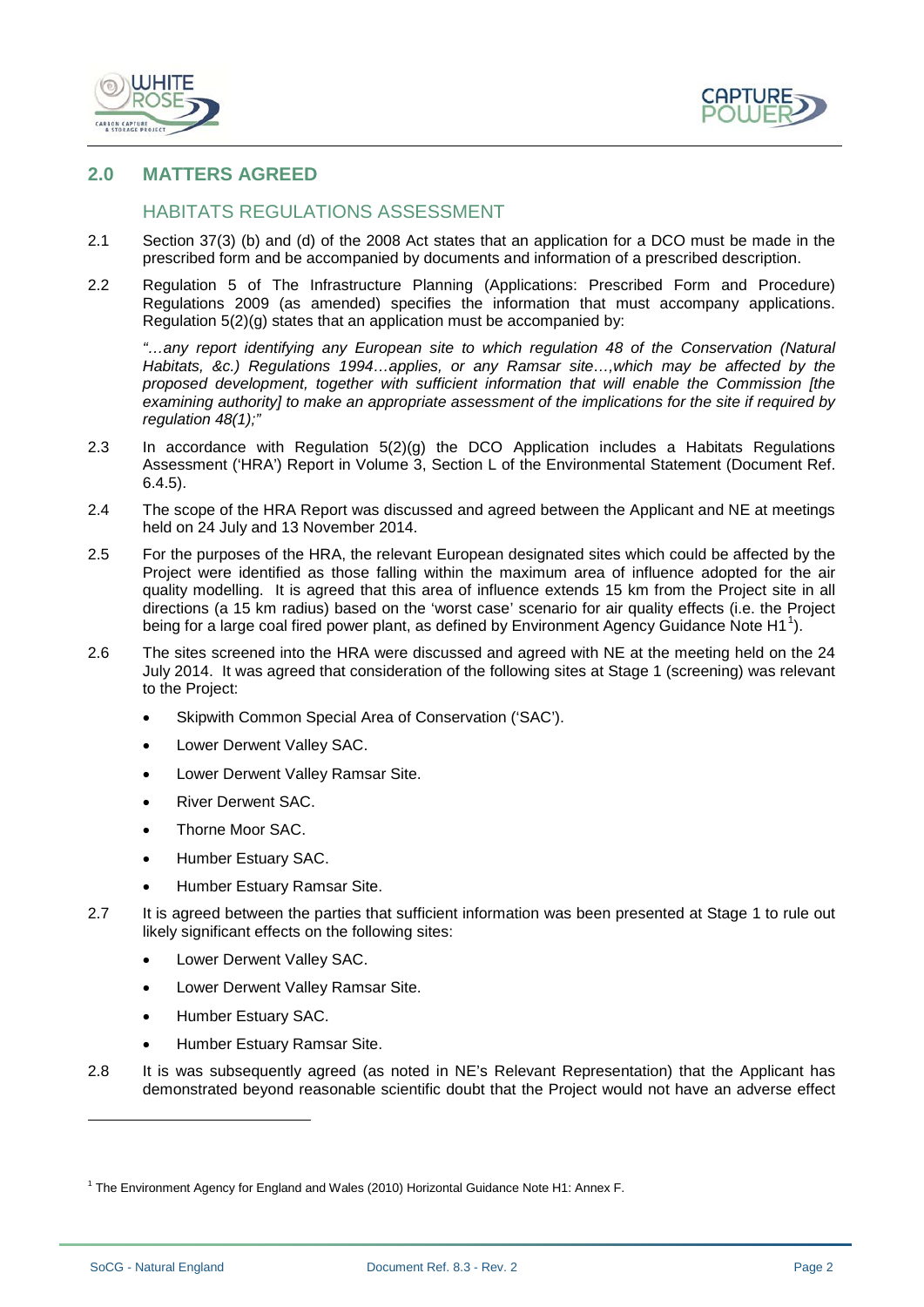



on the integrity of the Skipwith Common SAC, the River Derwent SAC or the Thorne Moor SAC or any other European sites.

2.9 Annex C of the Rule 8 letter issued by The Planning Inspectorate ('PINS') on 29 April 2015 requested that the footnotes to the HRA screening and integrity matrices (contained with the HRA Report submitted as part of the DCO Application) be updated to cross-refer to the location of the evidence supporting the conclusions drawn. A revised version of the HRA Report (including the updated matrices) was sent by the Applicant to NE on the 11 May 2015. There is agreement between the parties that the matrices have been appropriately updated and that these do not alter the conclusions of the HRA Report.

#### PROTECTED SPECIES

- 2.10 The following European protected species may be affected by the Project:
	- Bats.
- 2.11 In addition, the following nationally protected species may be affected:
	- Badgers.
	- Reptiles.
- 2.12 It is agreed that the Environmental Statement ('ES'), Volume 1 (Document Ref. 6.2) and Volume 2, specifically Chapter I Ecology Technical Report and Annexes (Document Refs. 6.2.13 and 6.2.14) submitted as part of the Application, demonstrates that the Project would not result in significant residual effects on bats or reptiles.
- 2.13 It is agreed that all issues relating to protected species (other than in respect of badgers) have been satisfactorily addressed.

#### DCO REQUIREMENTS

- 2.14 It is agreed between the parties that the following requirements contained at Schedule 2 of the draft DCO would provide an appropriate means by which to secure the biodiversity mitigation set out in the ES both in terms of controlling the construction effects of the Project and secure on-site biodiversity mitigation through the creation of replacement habitat.
	- 16. Biodiversity mitigation and management plan.
	- 18. Construction environmental management plan.